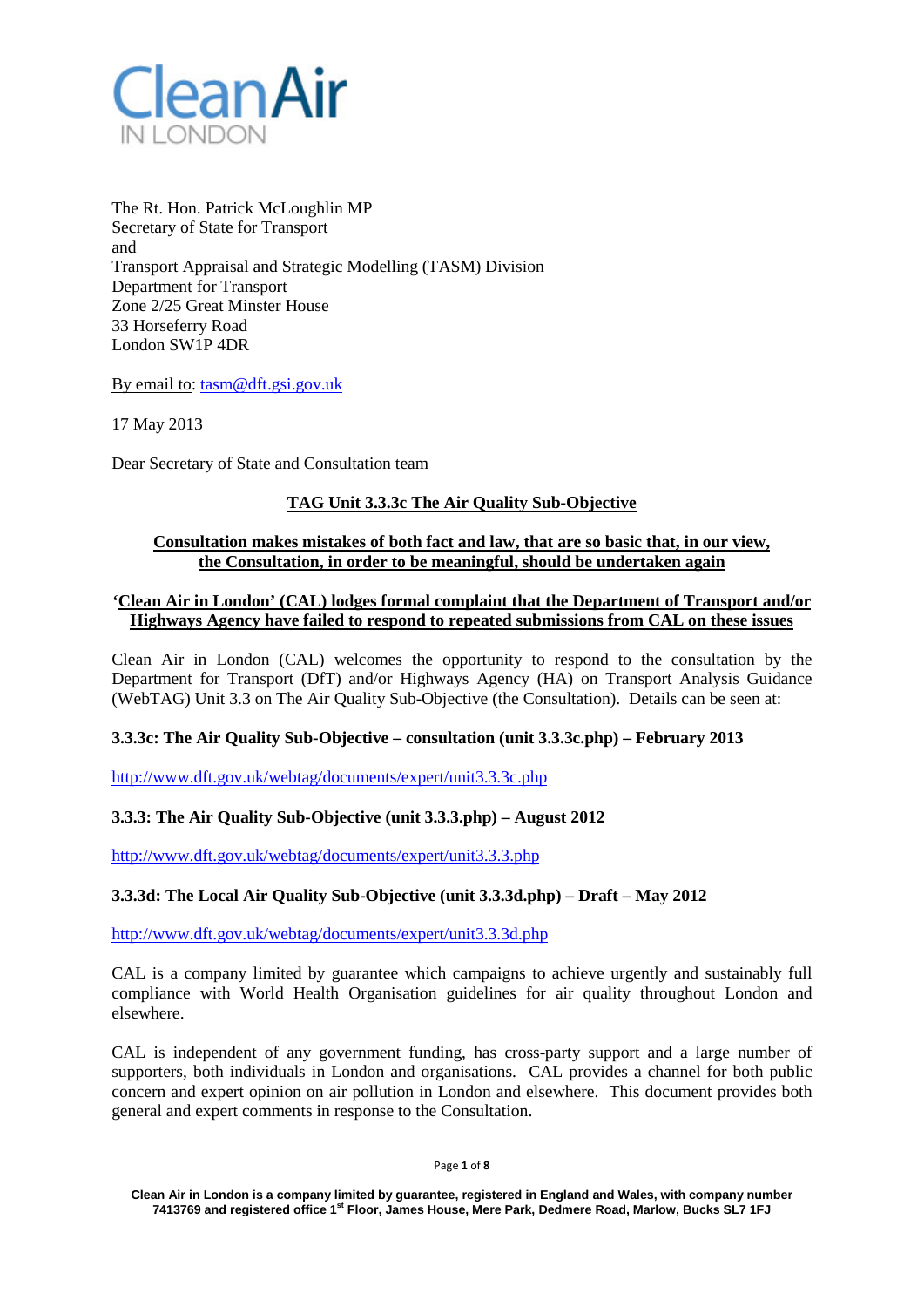

Traffic is a major cause of air pollution in London and elsewhere which in turn causes thousands of premature deaths per year, and many thousands more instances of illness, chronic illness and disability. For this reason, traffic measures are also measures to deal with air quality.

## **Background**

CAL notes updated guidance from the Department for Environment Food and Rural Affairs (Defra) and HM Treasury (HMT) published on 10 May 2013. Details can be seen at:

### **Defra: Abatement cost guidance for valuing changes in air quality**

[https://www.gov.uk/government/uploads/system/uploads/attachment\\_data/file/197898/pb13912](https://www.gov.uk/government/uploads/system/uploads/attachment_data/file/197898/pb13912-airquality-abatement-cost-guide.pdf) [airquality-abatement-cost-guide.pdf](https://www.gov.uk/government/uploads/system/uploads/attachment_data/file/197898/pb13912-airquality-abatement-cost-guide.pdf)

Which states *inter alia*:

*"Where a policy affects compliance the abatement cost approach replaces the existing impact pathway approach, which remains best practice for changes not affecting compliance with legally binding obligations and estimates the social costs of changes in air quality*" Page 1

*"Unit costs help to determine whether more detailed abatement cost analysis is needed. If the air quality impacts are valued at more than £50m using unit costs it is suggested that a full abatement cost analysis might be necessary. This guidance provides an overview of what such analysis entails. We recommend that you contact Defra in such cases for advice on what is proportionate. The advice might be to continue to use the unit costs approach, to use available abatement cost tools, or to undertake bespoke analysis."* Page 2

**Defra: Impact pathway guidance for valuing changes in air quality**

[https://www.gov.uk/government/uploads/system/uploads/attachment\\_data/file/197900/pb13913](https://www.gov.uk/government/uploads/system/uploads/attachment_data/file/197900/pb13913-impact-pathway-guidance.pdf) [impact-pathway-guidance.pdf](https://www.gov.uk/government/uploads/system/uploads/attachment_data/file/197900/pb13913-impact-pathway-guidance.pdf)

Which states *inter alia*:

*"A full impact pathway analysis is generally recommended when estimated air quality impacts are valued at more than £50m using damage costs, or when air quality is the main objective of the proposal. Damage costs have been developed from the impact pathway approach to facilitate proportionate analysis of air quality impacts. This guidance provides an overview of how full impact pathway analysis is conducted."* Page 1

*"Where possible these are monetised to estimate the value of the change in air pollution."* Page 2

### **HMT: Valuing impacts on air quality**

[https://www.gov.uk/government/uploads/system/uploads/attachment\\_data/file/197893/pu1500-air](https://www.gov.uk/government/uploads/system/uploads/attachment_data/file/197893/pu1500-air-quality-greenbook-supp2013.pdf)[quality-greenbook-supp2013.pdf](https://www.gov.uk/government/uploads/system/uploads/attachment_data/file/197893/pu1500-air-quality-greenbook-supp2013.pdf)

Page **2** of **8**

**Clean Air in London is a company limited by guarantee, registered in England and Wales, with company number 7413769 and registered office 1st Floor, James House, Mere Park, Dedmere Road, Marlow, Bucks SL7 1FJ**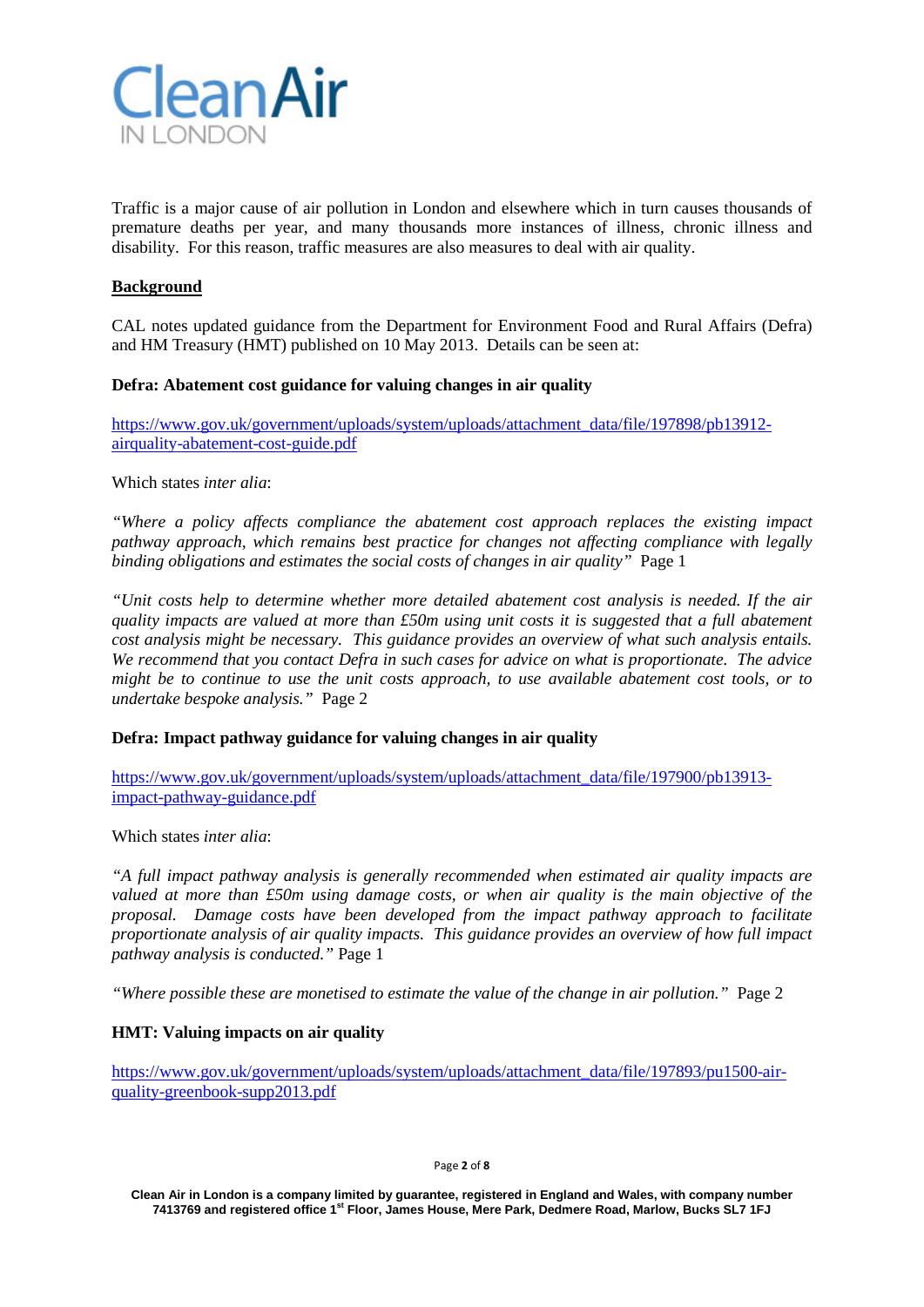

#### Which states *inter alia*:

*"Two approaches are used to value changes in air quality, dependent on the nature of the change. They are:*

- *the impact pathway approach, which is used in the majority of instances to value the consequences of changes in air quality such as on health, crops and buildings; and*
- *the abatement cost approach, which is used in the limited instances where the change in air quality is likely to affect compliance with a legally binding obligation (whether causing, removing or changing the extent of non-compliance)."* Page 3

*"The abatement cost approach is relevant for the minority of situations where the breach of legally binding obligations is an issue. In such instances, it is still only those changes in air quality in excess of the relevant obligation that should be valued using this approach. Changes below the obligation should be valued using the impact pathway approach."* Page 3

*"If the legally binding obligations are not met, remedial actions will need to be undertaken to restore compliance or fines will be imposed. Consequently decisions that result in noncompliance may create substantial potentially unlimited financial liabilities. In this case any changes in air quality that exceed the minimum standard must be valued at what it will cost to subsequently restore compliance using the abatement cost approach. The abatement cost approach is only recommended where pollution is already in breach of legally binding obligations, or where this is expected as a result of the policy under consideration. The approach should not be used for objectives that are not legally binding, nor when setting targets or binding obligations as the impact pathway approach is appropriate in these circumstances."* Page 5 **CAL emphasis.**

### **CAL comment:**

The abatement costs for  $NO<sub>x</sub>$  mentioned in the above guidance is limited and outdated.

The figures seem to be derived from the 2010 MACC work and a subset of this appears to be repeated in the Defra Green Book Supplementary Guidance:

[https://www.gov.uk/government/uploads/system/uploads/attachment\\_data/file/197898/pb13912](https://www.gov.uk/government/uploads/system/uploads/attachment_data/file/197898/pb13912-airquality-abatement-cost-guide.pdf) [airquality-abatement-cost-guide.pdf](https://www.gov.uk/government/uploads/system/uploads/attachment_data/file/197898/pb13912-airquality-abatement-cost-guide.pdf)

The "menu of  $NO<sub>x</sub>$  abatement options" is particularly limited and other effective options (e.g. London where particular problems occur) such as the introduction of Berlin-style low emission zones, extending to cars and taxis, has not been included.

The recent studies of real world emissions confirm that further revisions are needed to the emission factor calculations on which the abatement costs are derived e.g. to ensure greater discrimination between diesel and petrol engines. For example, see:

http://www.businessgreen.com/digital\_assets/6583/KCL\_Defra\_RSD\_report\_Draft\_120413\_%284%2 9.pdf

Page **3** of **8**

**Clean Air in London is a company limited by guarantee, registered in England and Wales, with company number 7413769 and registered office 1st Floor, James House, Mere Park, Dedmere Road, Marlow, Bucks SL7 1FJ**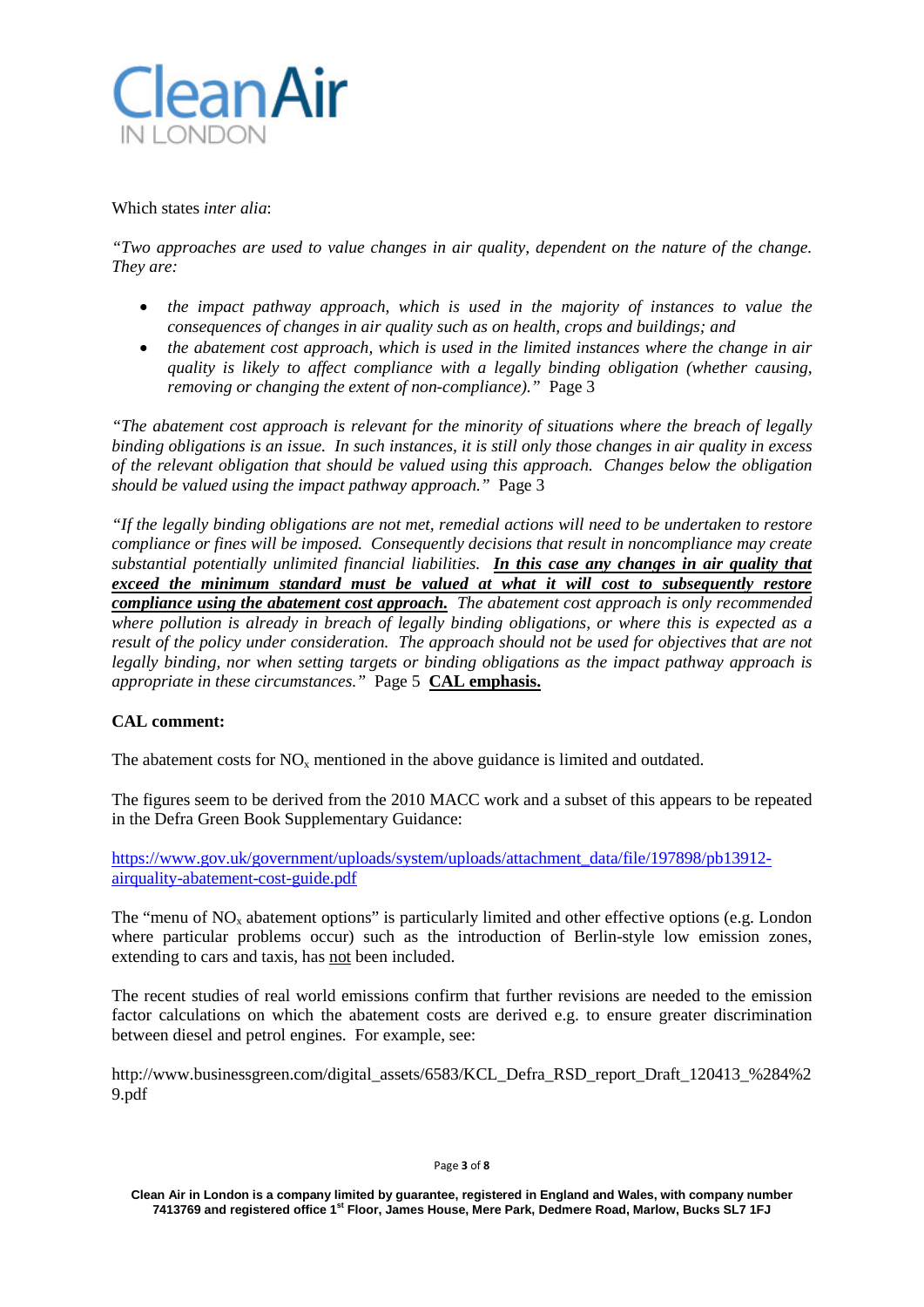

Further, the abatement costs are likely to be wildly optimistic in respect of Euro VI/6 since the standards for such vehicles will be based now, at least initially, on the current, discredited test cycle, and manufacturers may seek to renegotiate those standards with respect to any future real world test cycle. The working assumption for stakeholders had been that the Euro VI/6 standards that were set would be based always on a real world test cycle and would not be at risk of delay or subsequent renegotiation.

# **Response**

CAL considers the approach proposed by the DfT and HA to guidance on assessing the impact of transport options on air quality is fundamentally flawed. This failure includes the matters which are the subject of the Consultation *inter alia* because:

# **1. Failed – Assumes 'minimal impacts' can be 'scoped out'**

The Consultation assumes that 'minimal impacts', which are not defined anyway quantitatively or qualitatively in the Consultation, can be 'scoped out' of air quality assessments. For example, the Consultation states:

**1.1.4 (page 4):** *Analysis should be no more detailed than is required to support robust decision making. The analyses outlined in this Unit may not be appropriate in all cases, but should provide the basis for less detailed analyses. Where air quality impacts are deemed to be minimal, the analysis of air quality impacts may be scoped out.* **CAL emphasis.**

**CAL comment:** This approach assumes wrongly that a small relative or absolute change in air quality can be considered minimal when even a tiny change in one or more future years, including weather effects for example, could result in an exceedance of a limit value once attained or a worsening of air quality where limit values are exceeded. The legal requirements are absolute in order to ensure minimum standards of public health not 'negotiable' and apply virtually everywhere in ambient air where regular human exposure occurs. The Government's approach is unlawful.

### **2. Failed – Assumes air quality impacts can be averaged**

The Consultation assumes that air quality impacts can be averaged in several ways and then net impacts reported quantitatively. For example, the Consultation states:

**2.2.2 (page 5):** *This analysis will produce a value that will define the magnitude of the change in concentrations due to the addition, or removal, of pollution from a specific number of properties. The method takes account of all significant changes in concentrations, whether on existing or new routes, or elsewhere on the local network. A negative value will indicate that there are reduced concentrations and therefore a general improvement in air quality, due to an option. A positive value will indicate an increase in concentrations and therefore a general detrimental effect upon air quality due to an option. A qualitative comment will provide an indicator as to whether the option will cause an Air Quality Strategy objective to be exceeded and / or whether an exceedance has been removed.* **CAL emphasis.**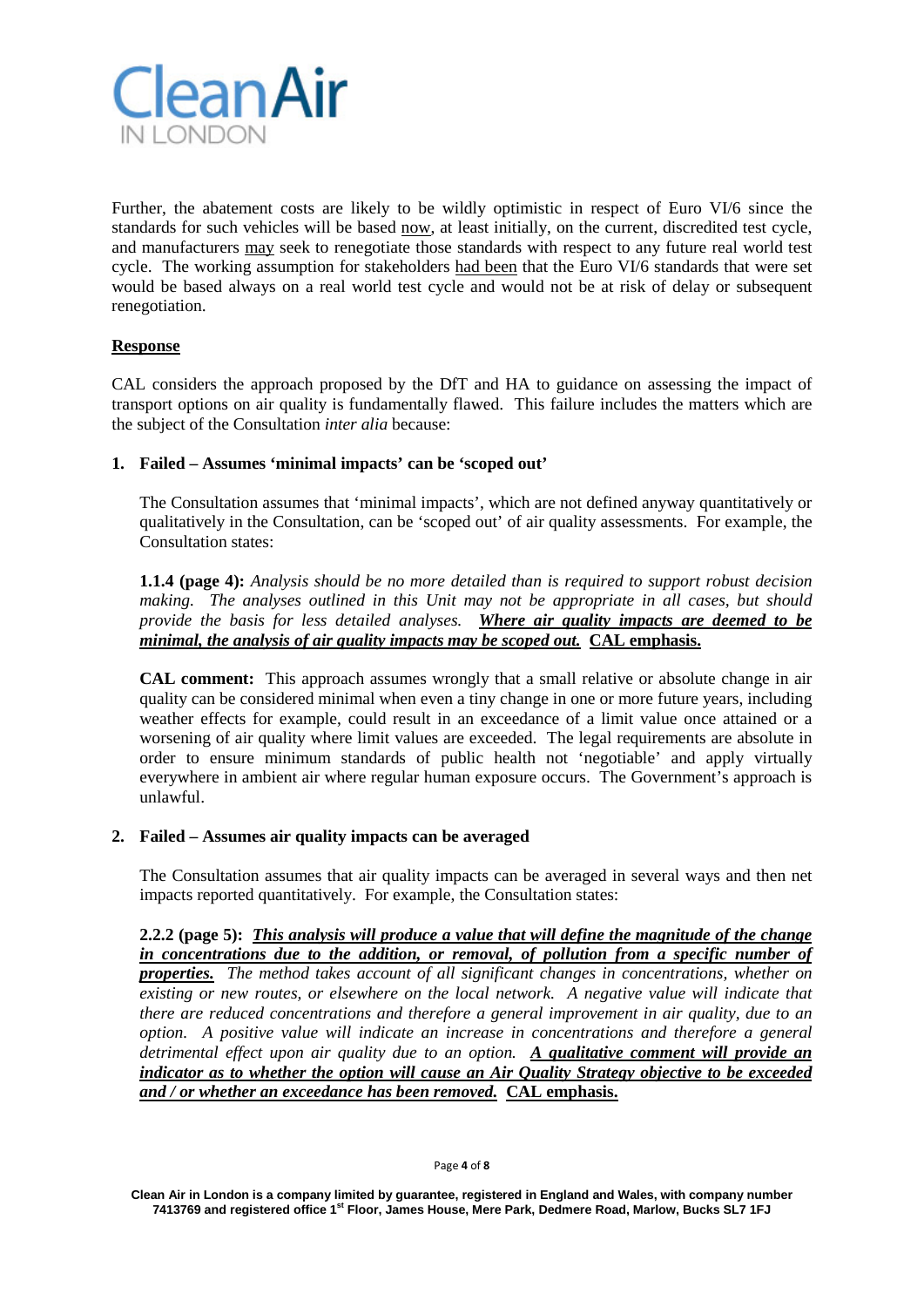

**5.4.8, page 18:** *The scores for each of the groups under consideration should then be reported in the matrix of social and distributional impacts, described in Step 5 of Detailed Guidance on Social and Distributional Impacts of Transport Interventions (TAG Unit 3.17).*

**CAL comment:** This approach, which is detailed elsewhere in the Consultation (e.g. Table 4 on page 17), assumes that average concentrations can be determined at average locations (e.g. the middle of a band of distance from a road link) for all the properties and/or people(s) in that band and then several types of impacts can be summed to produce 'net' impact(s). Worse, the Consultation assumes that such averaging can be used not just for determining the extent of breaches of limit values but also separately for assessing impacts on people e.g. equalities. The Government's approach is unlawful.

## **3. Failed – Assumes the year of impact is arbitrary**

The Consultation assumes that impacts in one or more year only need to be assessed. For example, the Consultation states:

**2.1.2, page 5:** *The approach to appraising local air quality is based on a quantification of the change in concentrations at properties within the vicinity of the transport network. The analysis should be carried out for the project opening year and for at least one other forecast year. The choice of forecast years (other than the opening year) should be consistent with the forecast years adopted for modelling.*

**4.2.1, page 12:** *A TAG Air Quality Valuation spreadsheet tool has been developed alongside this TAG Unit to facilitate the necessary steps for calculating the monetary values for air pollutants.*

**4.2.2, page 12:** *In line with the principles described in TAG Unit 3.5.4 – Cost-Benefit Analysis, analysts should enter the scheme opening year (to determine the appraisal period), forecast year (for interpolation and extrapolation over the appraisal period) and the current year when the appraisal is being undertaken (to determine the correct profile of discount rates when calculating net present values).* 

**4.2.3, page 12:** For NO<sub><sub>x</sub>, the total emissions in the Without Scheme and With Scheme cases for</sub>

*the opening and forecast years should be entered in the "Emissions and concentrations" sheet and the emissions in areas exceeding EU limit values should be entered in the "NOx exceedances*  and extrapolation" sheet For PM<sub>10</sub><sup>,</sup> the PM<sub>10</sub> assessment score for the Without Scheme and With

*Scheme scenarios should be entered into the "Emissions and concentrations" sheet for the opening and forecast years.* **CAL emphasis.**

**CAL comment:** This approach is unlikely to identify circumstances where and when limit values might be exceeded once attained or air pollution worsened where it exceeds limit values. For example, concentrations in the base year might be low temporarily (e.g. due to the Olympics or repair work) or air quality-friendly weather (e.g. rain). In future years, previously approved developments may also come on-line in a year outside the scope of a simplified assessment e.g. supermarkets, waste management plants or major other developments. The Government's approach is unlawful.

Page **5** of **8**

**Clean Air in London is a company limited by guarantee, registered in England and Wales, with company number 7413769 and registered office 1st Floor, James House, Mere Park, Dedmere Road, Marlow, Bucks SL7 1FJ**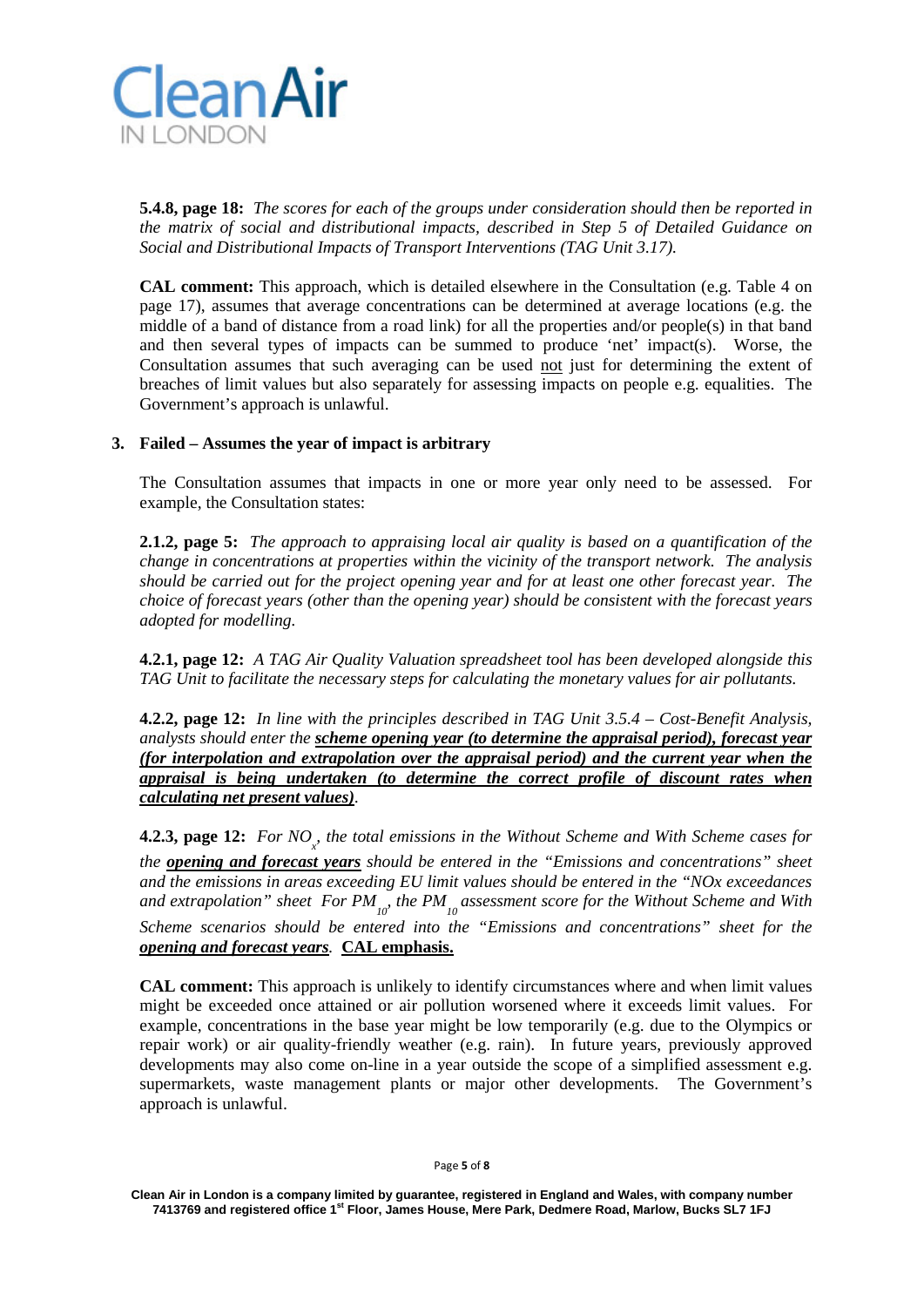

## **4. Failed – Assumes legal breaches can be weighed in cost-benefit terms**

The Consultation assumes that limit values can be exceeded once attained and or air pollution worsened if it exceeds limit values. While the Consultation proposals seek to identify exceedances, the approach is to allocate arbitrary higher abatement costs to a project as part of a cost-benefit analysis and seek some qualitative comment. These abatement costs are chosen from a list of abatement measures that arbitrarily exclude some less politically palatable, but feasible and effective, options e.g. banning diesel cars. For example, the Consultation states:

**4.1.2 (page 11):** *Air quality impacts should be valued using a hybrid approach which combines the damage cost and marginal abatement cost (MAC) methodologies. The MAC approach has been developed for interventions that are expected to result in changes to air quality in areas exceeding EU limit values, or where limit values will be exceeded following the intervention. At present compliance problems (outside London) are only expected to continue for NO2. Therefore the MAC approach should only be applied to changes in NOx emissions in areas where EU limit values are exceeded.* Changes in  $NO<sub>x</sub>$  *emissions in other areas and changes in PM*<sub>10</sub> *concentrations should be valued using the damage cost approach.* **CAL emphasis.**

**CAL comment:** This approach assumes wrongly that limit values can be exceeded once attained or air pollution worsened where exceedances occur. It also assumes wrongly that  $PM_{10}$  limit values will not be exceeded in future outside London and confuses assessments of  $NO<sub>x</sub>$  emissions with the requirement to focus on  $NO<sub>2</sub>$  concentrations. The Government's approach is unlawful.

### **5. Failed – Assumes equalities can be considered on an arbitrary basis**

The Consultation notes that air pollution can have an adverse impact on equalities on an arbitrary list of groups of people but then dismisses most of these affects completely and permanently. Worse, it often does so inconsistently, judgmentally and without providing supporting evidence. The Consultation seems to conclude broadly speaking that the only equalities to assess are: income; children (at school not home); and older people resident in care homes and people in hospitals. For example, the Consultation states:

**5.2.1, page 14:** *The impacts of air quality are primarily spatial. As poor air quality problems are often experienced in areas of deprivation, in which people already suffer relatively poor health, health problems can be exacerbated for deprived communities. Diabetes sufferers, in particular, have been identified as being at a higher risk of heart disease from increases in transport pollutants. There is evidence of higher rates of Diabetes in lower income groups and amongst certain ethnic groups. We consider, however, that there is not currently enough evidence to conclude that these groups are more prone to heart disease as a result of poor air quality.*

**5.2.2, page 14:** *Evidence also suggests that children are at more risk from air pollution due to the fact that they generally spend more time outside and therefore experience more exposure to harmful pollutants that impact on lung development. Although there is not currently enough evidence to conclude that these groups are more at risk as a result of poor air quality, it is recommended that consideration is given to the changes in air quality that are experienced by children.*

**5.2.3, page 14:** *Air quality has strong distributional impacts. The poor air quality experienced in some areas of low car ownership is a clear issue of social justice as these people experience the impacts of car use, but do not themselves have access to a car. However it is prudent to* 

Page **6** of **8**

**Clean Air in London is a company limited by guarantee, registered in England and Wales, with company number 7413769 and registered office 1st Floor, James House, Mere Park, Dedmere Road, Marlow, Bucks SL7 1FJ**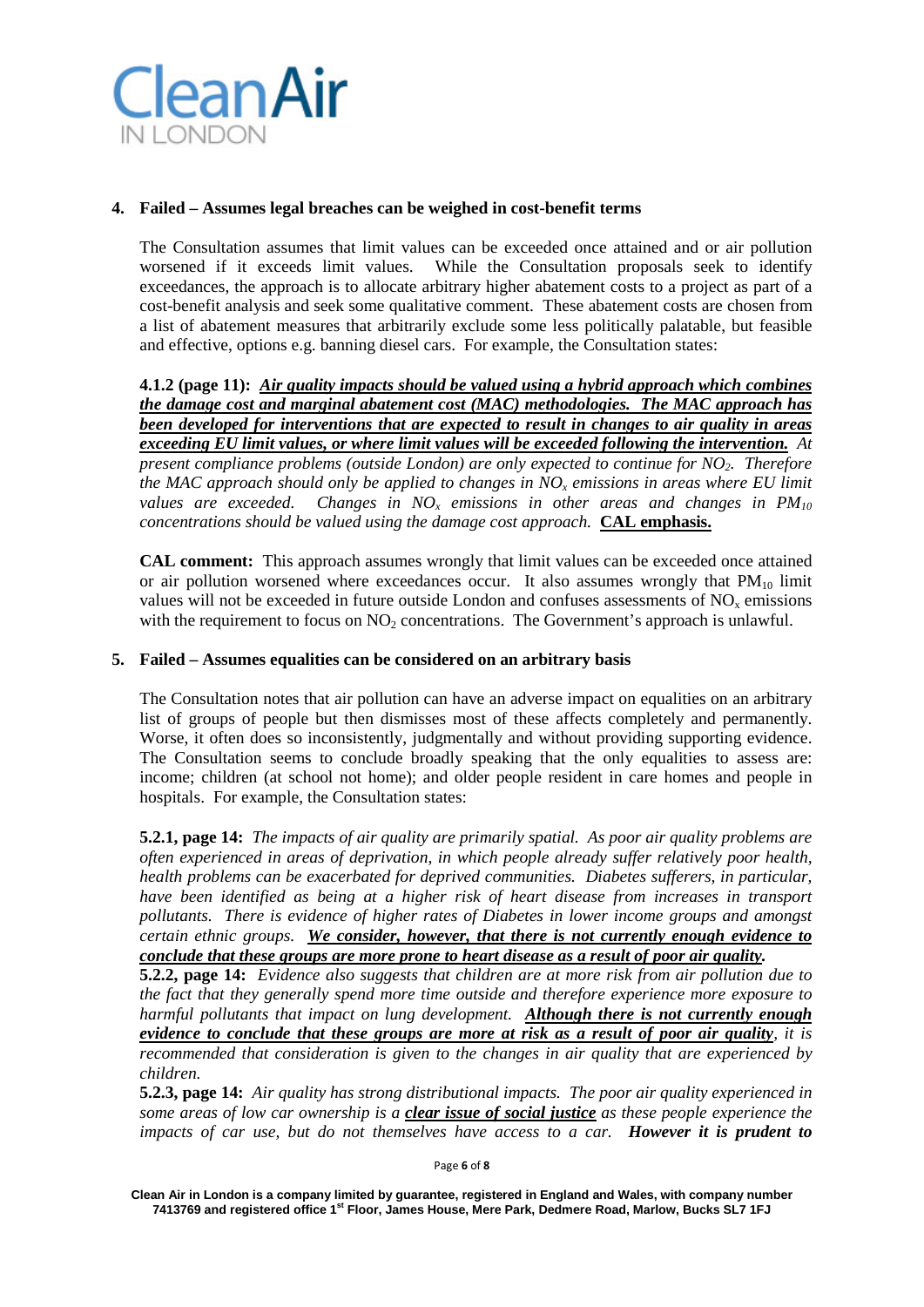

# *concentrate the analysis of changes in air quality on the impacts on households in different income groups.*

**5.3.10, page 16:** *The review of available evidence has suggested that the key 'potential vulnerable group' in air quality terms are children. Children are not highlighted as a potential vulnerable group within this Unit, and some additional analysis will therefore be required to assess changes in air quality in the vicinity of schools. In addition, it is recommended that assessment also takes place for hospitals and care homes for older people, reflecting the impacts of poor air quality on people with poor health.*

**5.3.11, page 16:** *The analysis of the potential impacts of air quality on children should focus on catchment areas for local schools and on areas in which there are high proportions of children within the general population. The analyst should examine (using GIS) the changes in air quality that are forecast in these areas, and assess the scale of the change in air quality in comparison with the change in air quality experienced by the population as a whole.*

**5.3.12, page 16:** *A similar approach should be used to assess the impacts of changes in air quality on older people resident in care homes and people in hospitals.* **CAL emphasis.**

**CAL comment:** This approach fails to take account of the full range of possible inequalities e.g. ethnic, age, health, car ownership, susceptibility to air pollution and actual proximity to a proposed project. Furthermore, it is nothing short of ignorant and wrong to say *'Although there is not currently enough evidence to conclude that [children] are more at risk as a result of poor air quality'*. The Government's approach is unlawful.

#### **6. Failed – Assumes less care is needed outside Air Quality Management Areas**

The Consultation assumes that a quantitative only or lesser assessment is needed where no Air Quality Management Area (AQMA) applies. For example, the Consultation states:

## **5.4.9, page 18:** *A further qualitative statement should be provided if the transport intervention will result in social and distributional impacts on air quality in an Air Quality Management Area (AQMA).* **CAL emphasis.**

**CAL comment:** This approach fails to take account of local areas where an AQMA has still not been declared despite limit values being exceeded or expected to be exceeded e.g. parts of London. Further, the latest Queen's Speech states that the Government intends to introduce legislation *'No longer obliging councils to produce assessments after designating air quality zones'*. It is not clear whether this would allow a Council, for example, to scrap an AQMA for PM<sub>10</sub> and cease future assessments which might show the need thereafter for an AQMA e.g. due to an increase in biomass burning. In any event, the presence or absence of an AQMA does not determine of itself whether air pollution levels are unlawful. The Government's approach is unlawful.